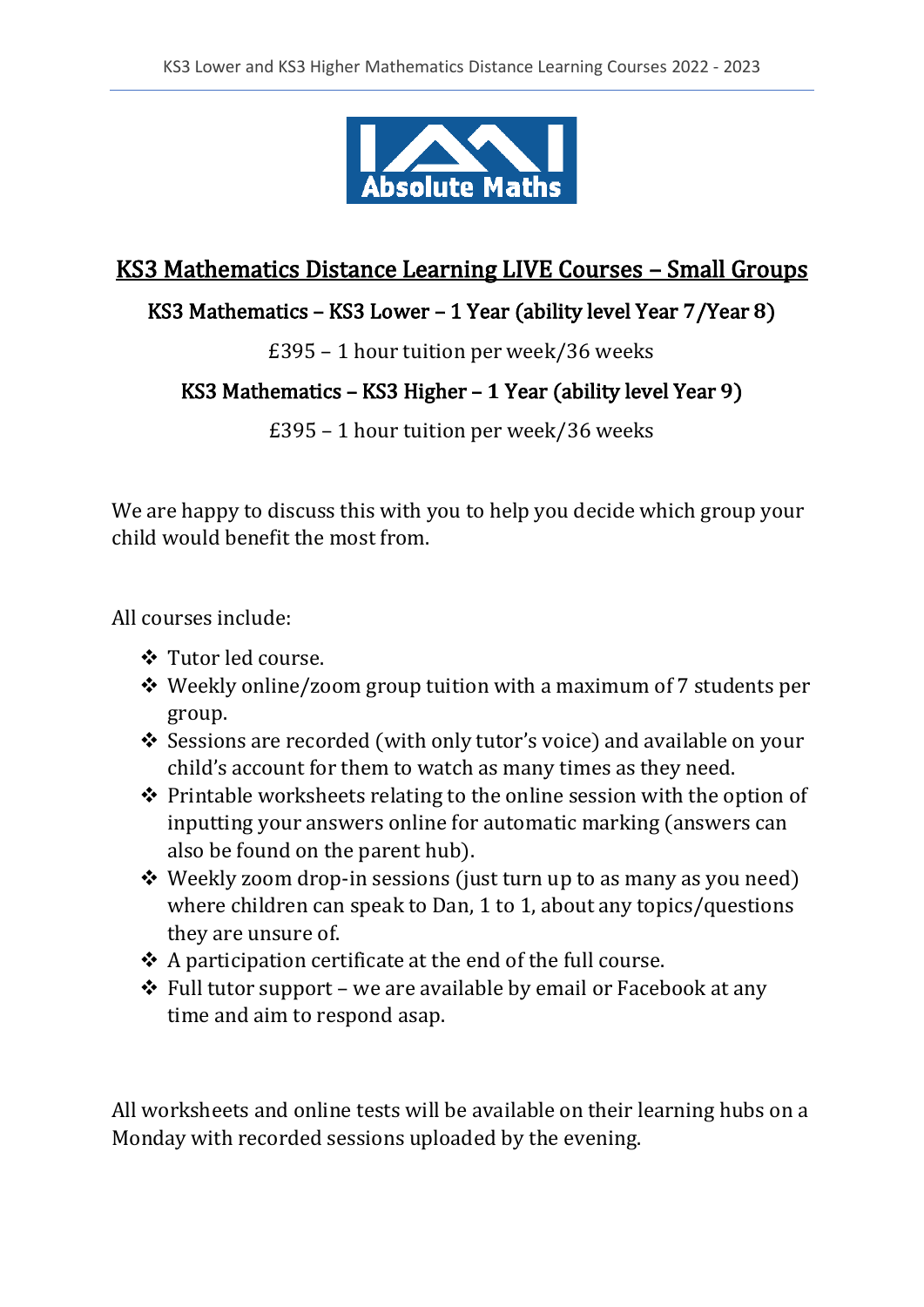As home educators ourselves, we know how expensive it can be, so we have tried to put together plenty of payment options for people to choose from:

#### Small Group Live Courses - £395 per course

Option 1 – £395 full payment.

- Option 2 Deposit of £200 followed by a payment of £195 in January.
- Option 3 Deposit of £155 followed by 2 payments of £120 in October and February.
- Option 4 Deposit of £95 followed by 4 payments of £75 in September, November, January and March.
- Option 5 Deposit of £80 followed by 7 payments of £45 in September, October, November, December, January, February and March
- Option 6 Deposit of £80 followed by 9 payments of £35 in September, October, November, December, January, February, March, April and May.
- Option 7 Deposit of £39.50 followed by 9 payments of £39.50 in September, October, November, December, January, February, March, April and May.

We are happy to discuss any of these payment options in more detail with you.

## **DISCOUNTS: £50 reduction from total cost per additional sibling added to any course or per additional course purchased within the same academic year.**

" I can without hesitation recommend Absolute Maths. The level of explanation from Dan in the tuition is fantastic. The worksheets are clear, with parental answers available. Any issues with a Maths problem can be queried and solved either by email, message or attending a drop in session. It is the only Maths course we have found where my daughter can do Maths independently, which leads to her growing in confidence and even helping her younger siblings! Dan & Emma and the team are so approachable and friendly and their instalment plan is very cost effective aswell. Thank you Absolute Maths!"

Parent R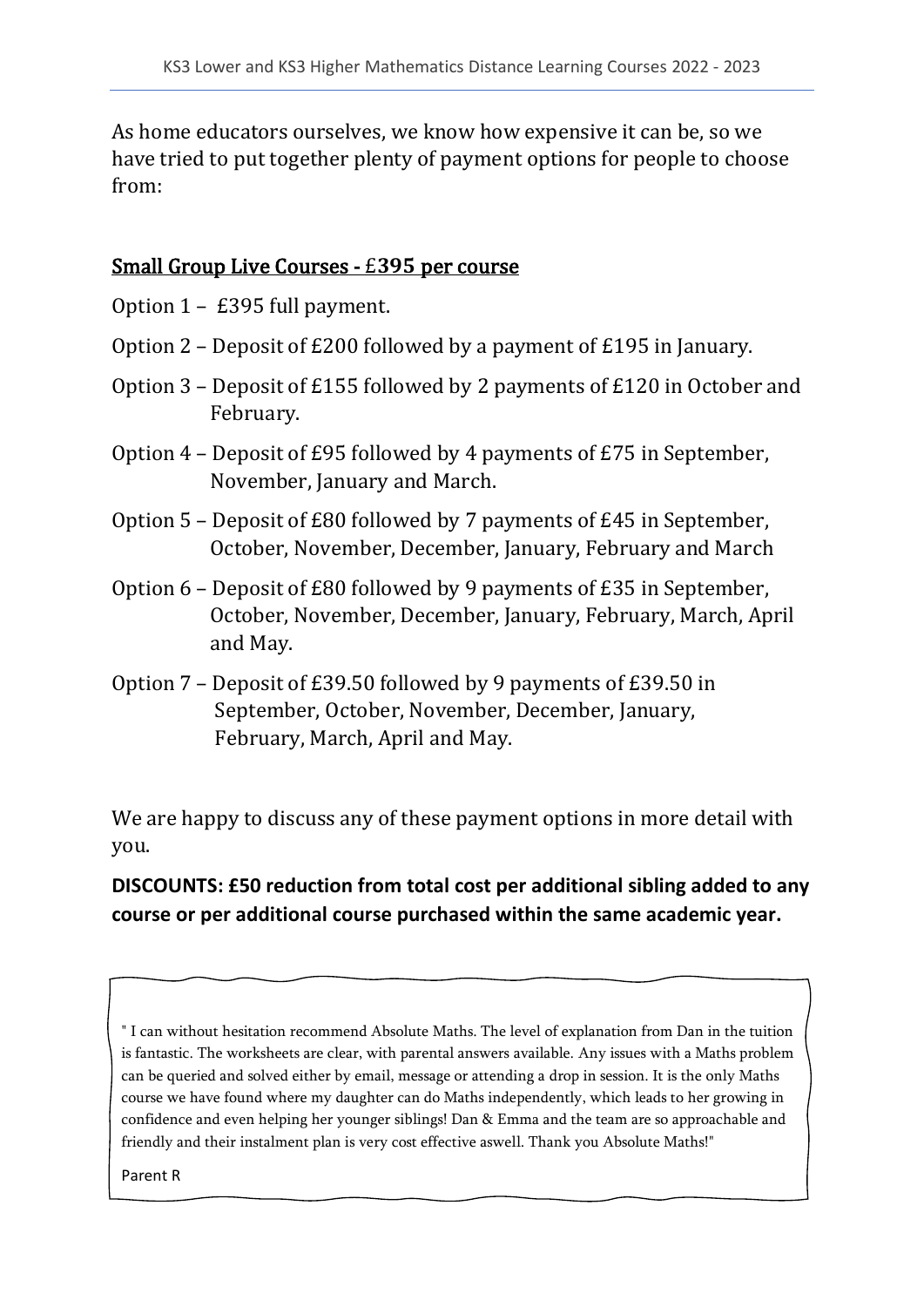

# KS3 Mathematics Distance Learning LIVE Courses – Large Groups

#### KS3 Mathematics – KS3 Lower – 1 Year (ability level Year  $7$ /Year 8)

£345 – 1 hour tuition per week/36 weeks

#### KS3 Mathematics – KS3 Higher – 1 Year (ability level Year 9)

£345 – 1 hour tuition per week/36 weeks

We are happy to discuss this with you to help you decide which group your child would benefit the most from.

All courses include:

- ❖ Tutor led course.
- ❖ Weekly online/zoom group tuition with a maximum of 20 students per group. The only interaction in these groups is via a private text box to Dan.
- ❖ Sessions are recorded and available on your child's account for them to watch as many times as they need.
- ❖ Printable worksheets relating to the online session with the option of inputting your answers online for automatic marking (answers can also be found on the parent hub).
- ❖ Weekly zoom drop-in sessions (just turn up to as many as you need) where children can speak to Dan, 1 to 1, about any topics/questions they are unsure of.
- ❖ A participation certificate at the end of the full course.
- ❖ Full tutor support we are available by email or Facebook at any time and aim to respond asap.

All worksheets and online tests will be available on their learning hubs on a Monday with recorded sessions uploaded by the evening.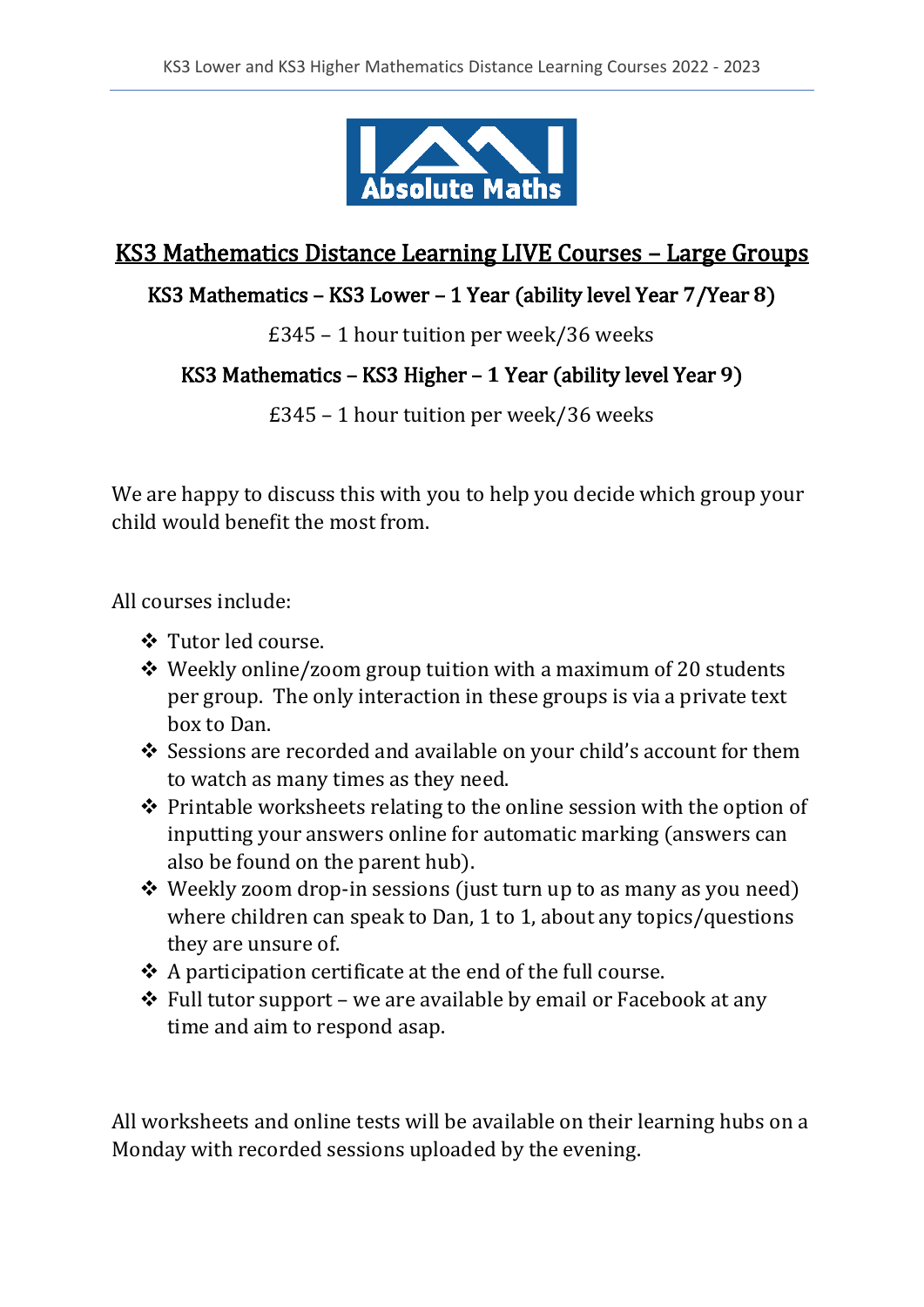As home educators ourselves, we know how expensive it can be, so we have tried to put together plenty of payment options for people to choose from:

#### Large Group Live Courses  $-$  £345 per course

Option 1 – £345 full payment.

- Option 2 Deposit of £175 followed by a payment of £170 in January.
- Option 3 Deposit of £115 followed by 2 payments of £115 in October and February.
- Option 4 Deposit of £85 followed by 4 payments of £65 in September, November, January and March.
- Option 5 Deposit of £65 followed by 7 payments of £40 in September, October, November, December, January, February and March
- Option 6 Deposit of £75 followed by 9 payments of £30 in September, October, November, December, January, February, March, April and May.
- Option 7 Deposit of £34.50 followed by 9 payments of £34.50 in September, October, November, December, January, February, March, April and May.

We are happy to discuss any of these payment options in more detail with you.

**DISCOUNTS: £50 reduction from total cost per additional sibling added to any course or per additional course purchased within the same academic year.** 

> We started our home-schooling journey after my son not participating in school lessons at all! We home educate and we have found Dan / Absolute maths. Dan's lessons are inclusive, and my son will happily sit there participate in the lessons and one to one drop ins and he has a new sense of direction for maths! We are so thankful to have found you! *Parent K*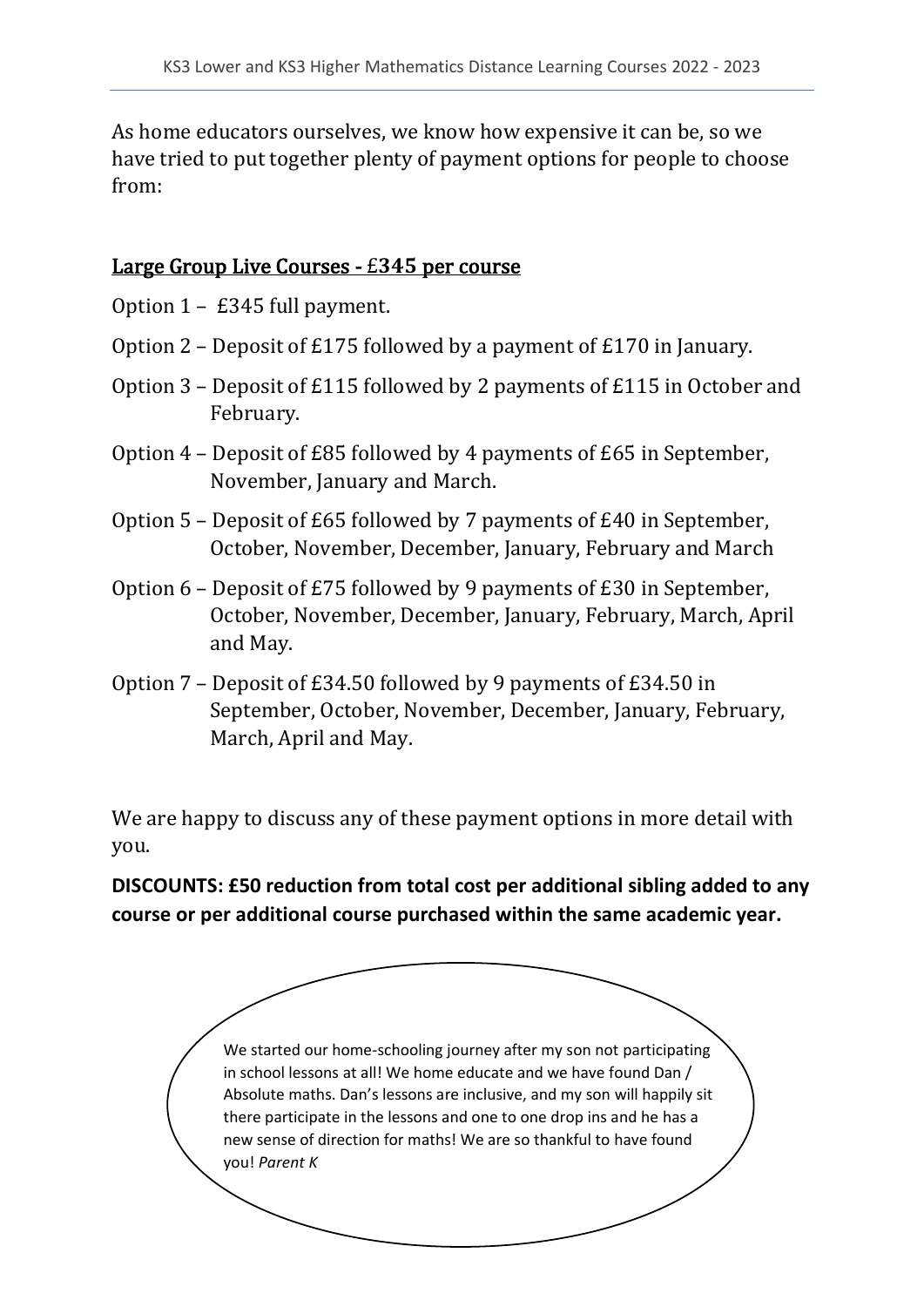

# KS3 Mathematics Distance Learning Courses

#### RECORDED – ACADEMIC YEAR START

#### KS3 Mathematics – KS3 Lower – 1 Year (ability level Year  $7$ /Year 8)

£295 – 1 hour recorded tuition per week/36 weeks

## KS3 Mathematics – KS3 Higher – 1 Year (ability level Year 9)

£295 – 1 hour recorded tuition per week/36 weeks

We are happy to discuss this with you to help you decide which group your child would benefit the most from.

All courses include:

- ❖ Tutor led course.
- ❖ Work is opened on a weekly basis.
- ❖ Weekly tuition sessions are RECORDED and available on your child's account by Monday evening for them to watch as many times as they need.
- ❖ Printable worksheets relating to the online session with the option of inputting your answers online for automatic marking (answers can also be found on the parent hub).
- ❖ Weekly drop-in sessions where children can speak to Dan, 1 to 1, about any topic's they are unsure of.
- ❖ A participation certificate at the end of the full course.
- ❖ Full support we are available by email or Facebook at any time and aim to respond asap.

All worksheets and online tests will be available on their learning hubs on a Monday with recorded sessions uploaded by the evening.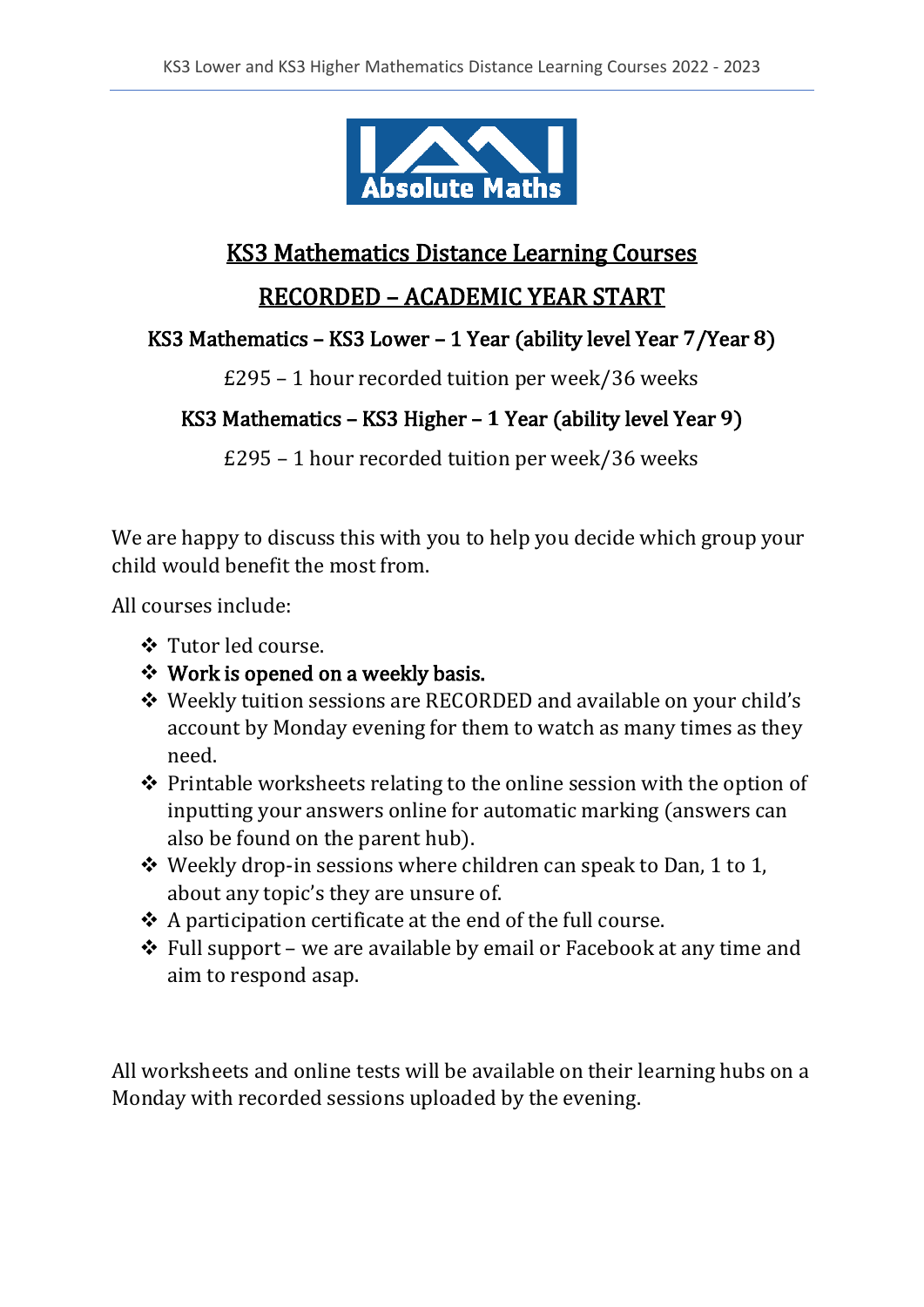As home educators ourselves, we know how expensive it can be, so we have tried to put together plenty of payment options for people to choose from:

#### Recorded Courses - £295 per course

Option 1 – £295 full payment.

- Option 2 Deposit of £150 followed by a payment of £145 in January.
- Option 3 Deposit of £105 followed by 2 payments of £95 in October and February.
- Option 4 Deposit of £95 followed by 4 payments of £50 in September, November, January and March.
- Option 5 Deposit of £50 followed by 7 payments of £35 in September, October, November, December, January, February and March
- Option 6 Deposit of £70 followed by 9 payments of £25 in September, October, November, December, January, February, March, April and May.
- Option 7 Deposit of £29.50 followed by 9 payments of £29.50 in September, October, November, December, January, February, March, April and May.

We are happy to discuss any of these payment options in more detail with you.

**DISCOUNTS: £50 reduction from total cost per additional sibling added to any course or per additional course purchased within the same academic year.** 

> Sam has always enjoyed Maths, and this has definitely continued if not increased during his lessons with Dan. They are clear and inclusive, and Dan always comes across as caring and encouraging. As a parent it's great Emma is really accommodating and quick to answer your questions. Probably the best home education investment we've made. *Parent N*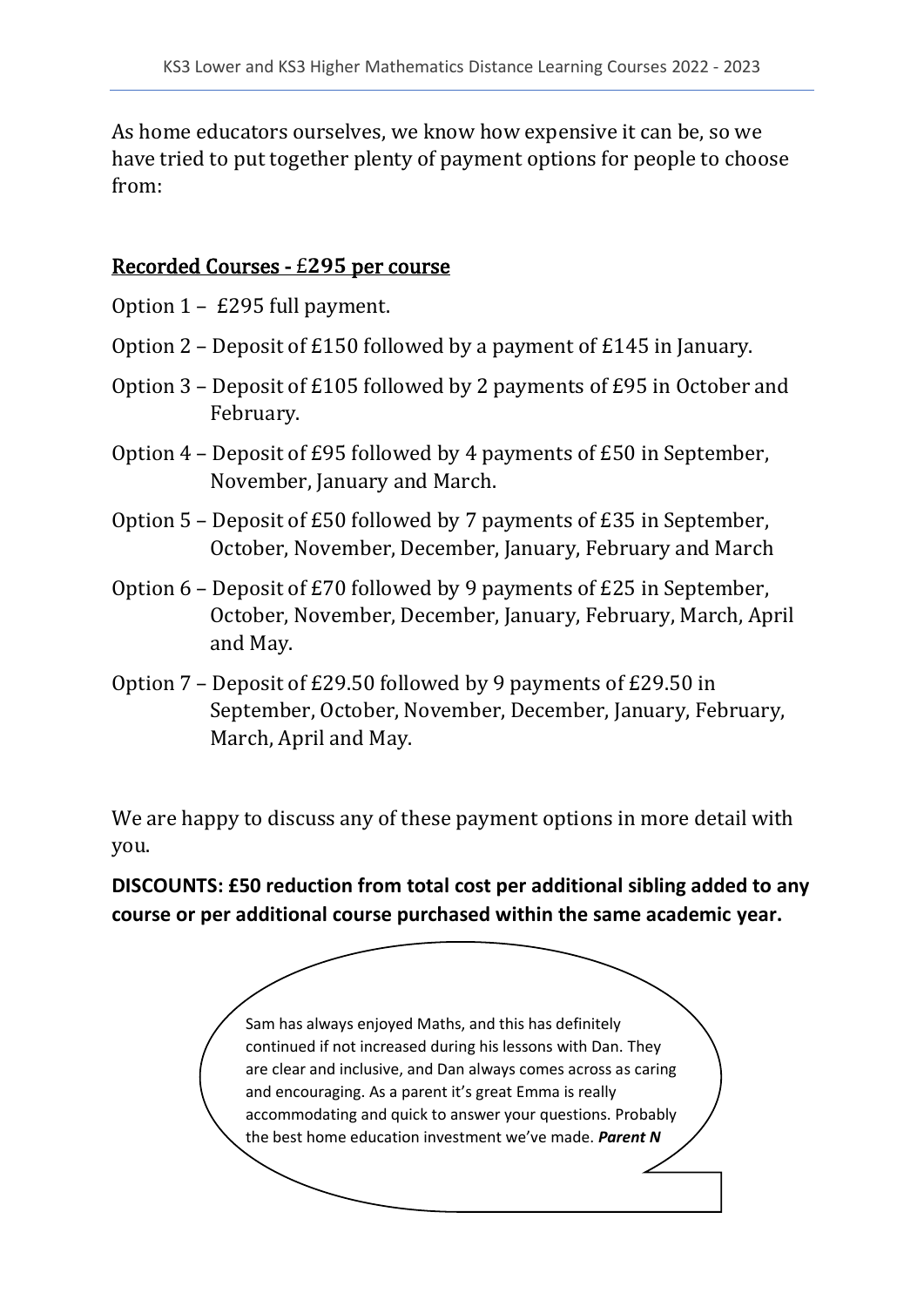

# KS3 Mathematics Distance Learning Courses RECORDED – ANYTIME START

## KS3 Mathematics – KS3 Lower – 1 Year (ability level Year  $7$ /Year 8)

£295 – 1 hour recorded tuition per week/36 weeks

# KS3 Mathematics - KS3 Higher - 1 Year (ability level Year 9)

£295 – 1 hour recorded tuition per week/36 weeks

We are happy to discuss this with you to help you decide which group your child would benefit the most from.

All courses include:

- ❖ Tutor led course.
- ❖ All work is fully open and available to work through at your own pace.
- ❖ Printable worksheets relating to the online session with the option of inputting your answers online for automatic marking (answers can also be found on the parent hub).
- ❖ Weekly drop-in sessions where children can speak to Dan, 1 to 1, about any topic's they are unsure of. (September to June)
- ❖ A participation certificate at the end of the full course.
- ❖ Full support we are available by email or Facebook at any time and aim to respond asap.